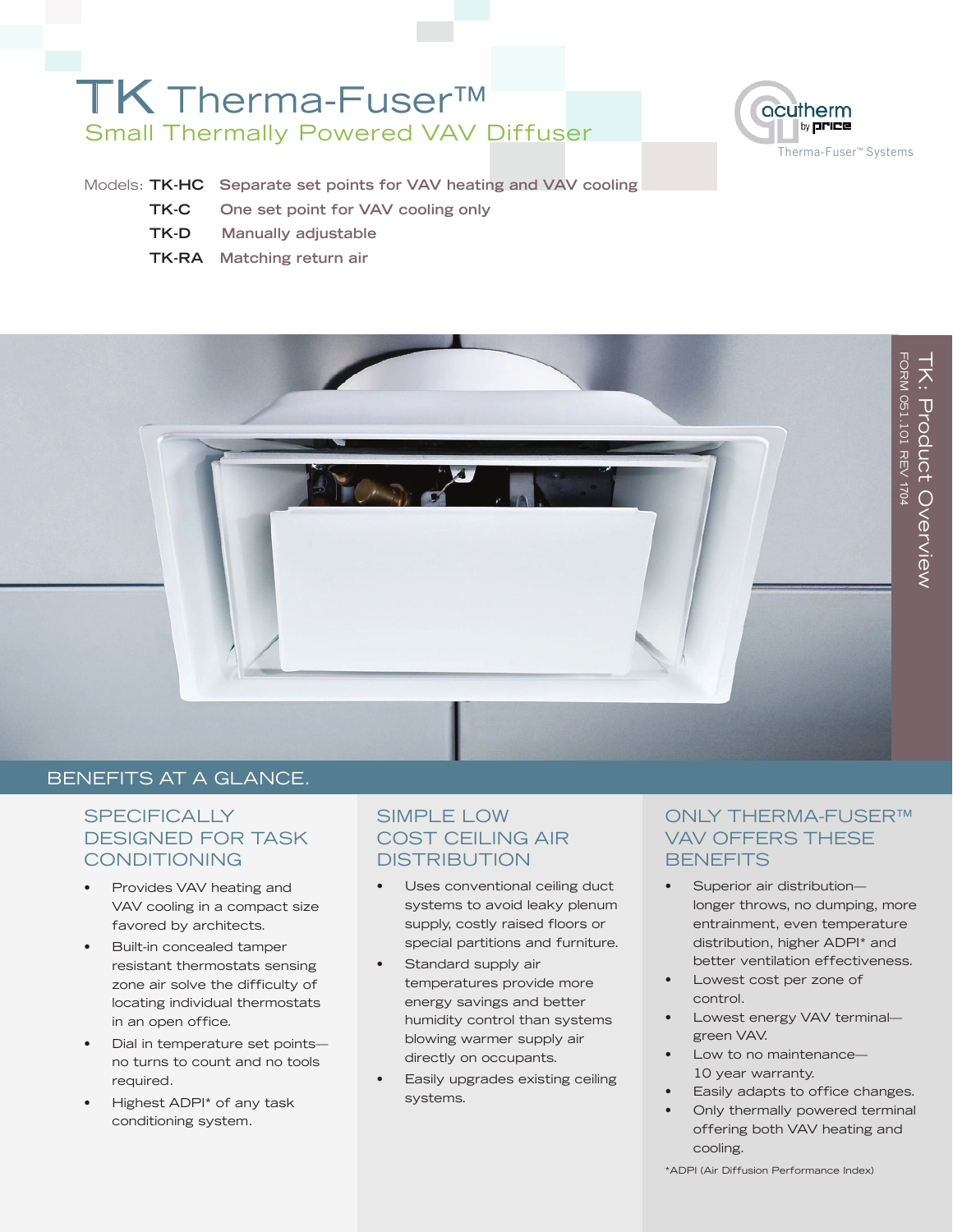

## **HOW IT WORKS**

The model TK Therma-Fuser diffuser is a 12 5/8in / 320mm square ceiling diffuser with built-in temperature controls. The TK has four dampers that open and close to meter airflow (warm or cold) into the room in response to room temperature. The dampers are mechanically actuated by thermal actuator/thermostats.

Each thermostat/actuator is a small brass cylinder containing a petroleumbased wax. The wax expands when heated, driving a piston out. A spring retracts the piston when the wax cools and contracts. The movement of the piston positions the dampers in a proportional manner.

## **ROOM AIR SENSING**

As with all diffusers, air circulates around the room in a circular motion. Secondary air rises under the diffuser, passes beneath the appearance panel and entrains with the primary air at the outside edge of the diffuser. (*fig. 1)*. This secondary air best represents average room temperature.

To monitor average room temperature, a continuous sample of secondary air is drawn around the appearance panel past the room thermostats. This is accomplished by feeding primary air through venturi nozzles. Primary air blowing through the nozzles creates just enough vacuum to draw some secondary air around the appearance panel, over the thermostats and out the other side. A properly applied TK will hold the room within 1.5°F/0.9°C of the temperature selected.

## **COOLING MODE**

In the cooling mode, the dampers open on a rise in room temperature. As the room warms, the wax in the room thermostat melts and expands. This pushes the piston out from the thermostat causing the dampers to open and allow more supply air into the room. When the room cools, the wax contracts, a spring retracts the cooling thermostat piston and the dampers close.

#### **CHANGEOVER (TK-HC ONLY)**

Changeover between heating and cooling modes is determined by supply air temperature. A third thermostat located in the inlet of the Therma-Fuser diffuser senses supply air temperature. Warming the changeover thermostat disengages the cooling thermostat and engages the heating thermostat.

Changeover from cooling to heating begins at supply air temperature of 74°F/23°C and completes around



80°F/26.5°C. Changeover back to cooling is completed when the supply air temperature reaches 68°F/20°C.

#### **HEATING MODE (TK-HC ONLY)**

In the heating mode, the dampers open on a drop in room temperature. As the room cools, the wax contracts, a spring retracts the heating thermostat piston and the dampers open allowing more supply air into the room.

## **ADJUSTING SET POINTS**

Room temperature set points for heating and cooling are separately adjusted by screwing the heating (red scale) or cooling (blue scale) thermostats—in for cooler and out for warmer. Align the white indicator on each thermostat with the °F or °C numbers on the temperature scale. The cooling room temperature may be set between 70°F/21°C and 78°F/25.5°C and heating between 68°F/20°C and 76°F/24°C. Both are factory set at 74°F/23°C. (The model TK-C has only one thermostat.)

## **OPEN FOR BALANCING**

To open for balancing, adjust the damper opening cam for maximum blade opening. (fig.2).

### **MINIMUM FLOW**

Use the damper opening cam to adjust the minimum damper opening. (*fig.2)*. For an approximate minimum flow of 20%, adjust for a 7/32 in / 5.5mm dimension from blade tip to the housing.



### **SYSTEM DESIGN**

The best control for heating/cooling units supplying air to VAV terminals is a discharge thermostat which maintains a constant supply air temperature. With DX equipment, these are a high and low limit. For hybrid systems (part VAV and part constant volume), control the heating/ cooling supply unit with a thermostat in one of the rooms with a constant volume diffuser, preferably the space with the greatest load. For both VAV and hybrid systems, the fan should run continuously.

The constant discharge velocity of Therma-Fuser diffusers at varying airflow provides good room circulation which reduces stratification. Keeping heating supply air temperatures as low as possible will further reduce room air stratification to a negligible level.

Static pressure at the inlet of the Therma- Fuser diffuser should be between.05"wg. / 12Pa and .25"wg. / 62Pa at full and partial air flows. Static pressure below .05"wg. / 12Pa will result in low air flow and less induction. Above .25"wg. / 62Pa, Therma-Fuser diffusers operate well, but excessive noise may result. Use minimum flow adjustment where Therma-Fuser tight shut off is not needed.

If the system turns down more than 30%, static pressure should be controlled. Included in the options for static pressure control are modulating bypass dampers and fan control. Modulating zone dampers are recommended where several zones share a higher pressure duct or riser.

When designing ducts, if Therma-Fuser diffusers are to deliver nominal volume at inlet static pressure of .15"wg. / 37Pa and if a maximum static pressure of .25"wg. / 62Pa is to be held for quiet operation, size the duct for a maximum pressure drop of .1"wg. /25 Pa between the first and last takeoff.

Manual balancing dampers should be used at the takeoff for each diffuser. Manual balancing dampers may not be required with ducts designed to Acutherm specifications.

Because Therma-Fuser diffusers control room temperature by sensing room air induced up the center of the space, care should be taken not to disturb room air induction and entrainment. For example, location next to walls or dropped lights results in the reflection of primary air back at the Therma-Fuser diffuser. Avoid this with a three-way blow pattern or relocate either the Therma-Fuser diffuser or the light.

Acutherm has "how to" system design brochures for almost every ducted air system. For specific recommendations, refer to the brochure for your system.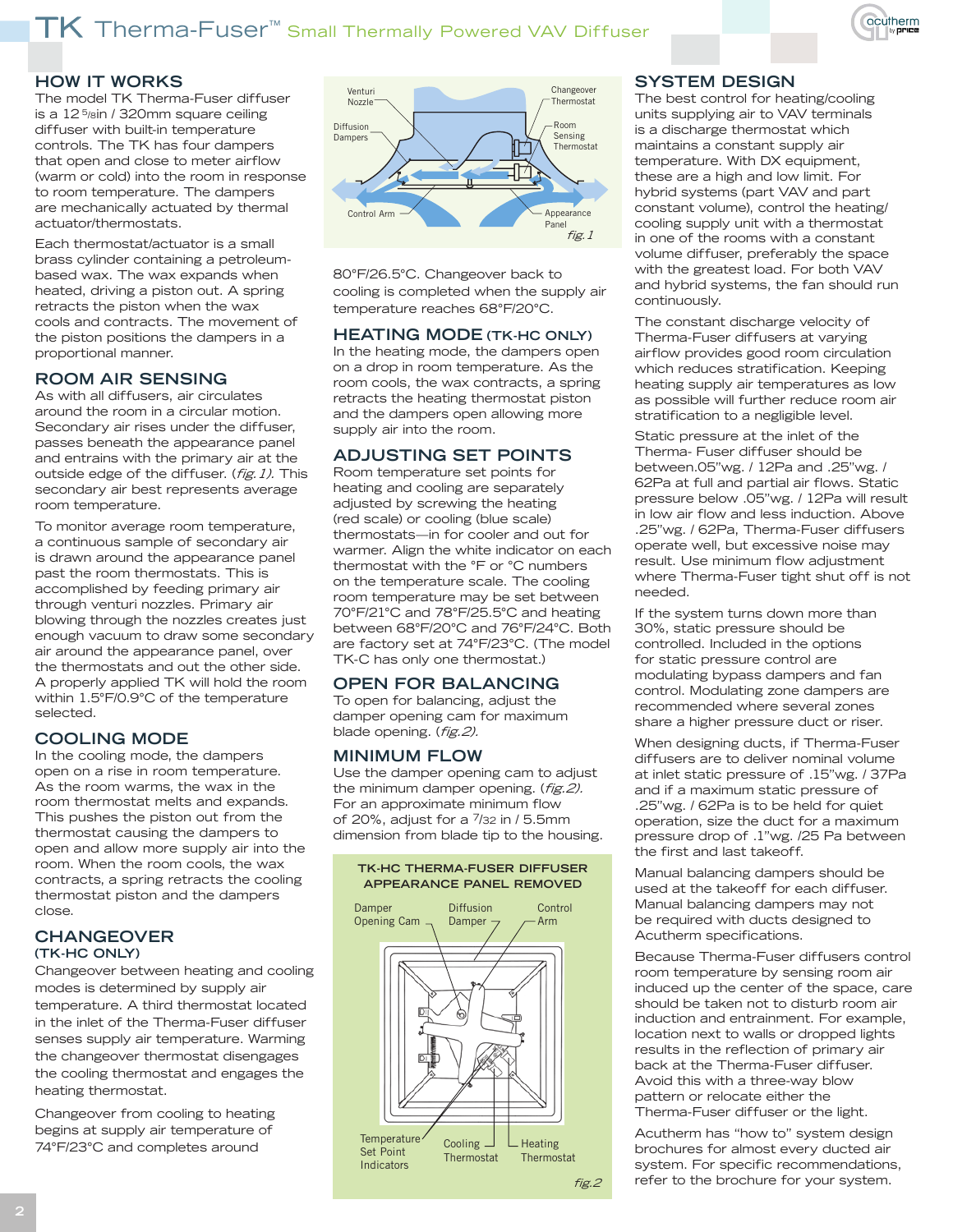| Inlet<br><b>Designation</b> | <b>Inlet Static</b><br><b>Pressure</b><br>in wg | <b>Maximum</b><br><b>Flow</b><br>cfm | <b>Maximum Flow</b>                    |             | 25% Maximum Flow                       |             |  |
|-----------------------------|-------------------------------------------------|--------------------------------------|----------------------------------------|-------------|----------------------------------------|-------------|--|
|                             |                                                 |                                      | Throw - Feet<br>$Q_V = 50/100/150$ FPM | † <b>NC</b> | Throw - Feet<br>$Q_V = 50/100/150$ FPM | † <b>NC</b> |  |
|                             | .05                                             | 115                                  | 8/6/4                                  | <15         | 4/3/2                                  | <15         |  |
|                             | •.08                                            | 145                                  | 9/7/5                                  | 19          | 4/3/2                                  | 16          |  |
|                             | .10                                             | 165                                  | 10/7/6                                 | 22          | 5/4/3                                  | 16          |  |
| 6                           | .15                                             | 205                                  | 11/8/7                                 | 30          | 5/4/3                                  | 25          |  |
|                             | .20                                             | 235                                  | 12/9/8                                 | 34          | 6/5/4                                  | 30          |  |
|                             | .25                                             | 265                                  | 13/10/9                                | 37          | 7/5/4                                  | 34          |  |

#### PERFORMANCE GUIDE in SI (METRIC) UNITS

| Inlet<br>Designation | <b>Nominal</b><br>Inlet Dia.<br>mm | <b>Inlet Static</b><br><b>Pressure</b><br>Pa | <b>Maximum Flow</b> |         | <b>Maximum Flow</b><br>Throw $(m)*@v_t =$ |                     |                   | 25% Maximum Flow<br>Throw $(m)*@v_t =$ |                   |                     |                   |        |
|----------------------|------------------------------------|----------------------------------------------|---------------------|---------|-------------------------------------------|---------------------|-------------------|----------------------------------------|-------------------|---------------------|-------------------|--------|
|                      |                                    |                                              | L/s                 | $m^3/h$ | $.25 \text{ m/s}$                         | $.50 \, \text{m/s}$ | $.75 \text{ m/s}$ | $\dagger$ NC                           | $.25 \text{ m/s}$ | $.50 \, \text{m/s}$ | $.75 \text{ m/s}$ | †NC    |
| 6                    | 150                                | 10                                           | 50                  | 179     | 2.3                                       | 1.8                 | 1.2               | <15                                    | 1.0               | O.7                 | O.4               | $<$ 15 |
|                      |                                    | -20<br>$\bullet$                             | 69                  | 247     | 2.8                                       | 2.0                 | 1.5               | 19                                     | 1.3               | 1.0                 | O.7               | 16     |
|                      |                                    | 30                                           | 86                  | 301     | 3.2                                       | 2.3                 | 2.0               | 25                                     | 1.4               | 1.1                 | 0.8               | 20     |
|                      |                                    | 40                                           | 100                 | 359     | 3.4                                       | 2.5                 | 2.2               | 31                                     | 1.6               | 1.3                 | 1.0               | 26     |
|                      |                                    | 50                                           | 111                 | 400     | 3.7                                       | 2.8                 | 2.5               | 34                                     | 1.8               | 1.4                 | 1.1               | 30     |
|                      |                                    | 60                                           | 123                 | 441     | 3.9                                       | 3.0                 | 2.6               | 36                                     | 2.1               | 1.5                 | 1.2               | 33     |

• Denotes 750 fpm / 3.81 m/s inlet velocity.

**\*** Throw data is for air 20°F/11°C lower than room temperature. Throws for isothermal air are 40 to 50% greater.

NC based on L<sub>w</sub>(10<sup>-12</sup> watts reference) -10db

Tested in accordance with ANSI/ASHRAE 70, ANSI S12.31, ARI 890, ISO 5219 and ISO 3741.

- When using Acutherm directional baffles for other than 4-way blow patterns, reduce the maximum air volume as shown in Acutherm Form 051.201.



### **GUIDE SPECIFICATION**

(Suitable for Section 23 36 16 Variable Volume Units of the CSI Master Format.) Material in italics applies only to model TK-HC. Delete the italics for model TK-C.

#### **2.2 Thermally Powered VAV Diffusers**

A. Thermally-powered variable air volume diffusers shall be Therma-Fuser model TK manufactured by Acutherm, Hayward, CA.

B. Each thermally-powered variable air volume diffuser shall be a complete VAV terminal and thermostat self-contained in a 12 5/8in / 320mm square diffuser. It shall be thermally powered with one

 room thermostat/actuator, one heating thermostat/actuator and one changeover thermostat/actuator. External wiring or pneumatics shall not

be allowed. C. The room thermostat set points shall be adjustable without tools using a micrometer-type temperature scale located right above the hinge down panel. Heating and cooling temperature setpoints shall be separately adjustable between 70°F/21°C and 78°F/26°C for cooling and between 68°F/20°C and 76°F/24°C for heating. The initial setpoints shall be factory set at 74°F/23°C.

D. In the cooling mode, the VAV diffusers shall open on a rise in room temperature and, in the heating mode shall close on a rise in room temperature. The changeover thermostat shall be factory installed and adjusted to engage the heating mode when the supply air temperature rises above 80°F/27°C and return to the cooling mode when the supply air temperature falls below 68°F/20°C. During changeover the diffuser shall close. Nothing including the changeover mechanism shall extend above the inlet of the diffuser

E. The VAV diffusers shall have four perimeter dampers to provide 40 lineal inches / 1015 lineal mm of variable discharge area at the perimeter of the diffuser. The housing shall be square and be aerodynamically contoured for increased capacity and with an offset ridge on each of the four edges to provide better airflow in lay in installations.

F. All VAV diffusers shall have a solid (no holes or slots) hinged square appearance panel that can be unlatched and folded down to hang allowing hands free for adjusting temperature set points. Instructions for the diffuser shall be on the inside of the appearance panel.

G. The VAV diffusers shall have positive induction of secondary room air over the thermostat at all flows from fully closed to fully open.

H. The VAV diffusers shall have a builtin damper opening cam adjustable from a minimum of 0 to 100% airflow. The damper opening cam shall also open the diffuser for balancing. VAV diffusers requiring tools, adjustment of set points or adjustment of supply air temperature to open for balancing shall not be allowed.

I. The manufacturer shall warrant that the diffuser shall be free from defects in materials and workmanship for a period of ten years from date of shipment.

J. Manufacturer's ratings for flow and sound shall be verified by an independent testing laboratory certified for ARI Standard 890 testing.

K. Supply air to the VAV diffuser shall be constant temperature (may be reset to another constant temperature). Supply air shall be limited to no lower than 50°F/10°C on cooling and no higher than 120°F/49°C on heating. The heating high limit shall be as low as possible but no lower than 80°F/27°C.